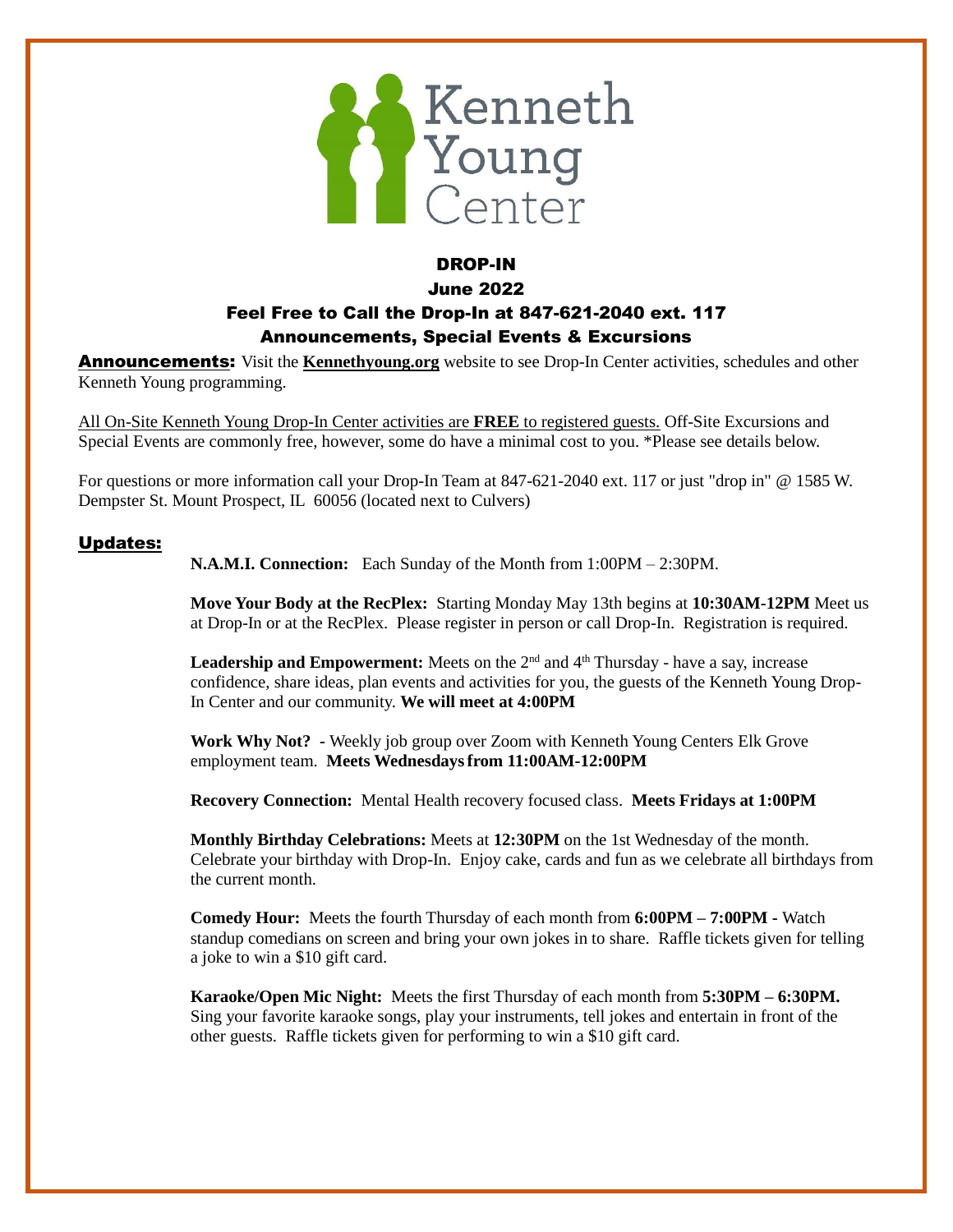#### Special Events & Excursions

### Saturday, June 4 – Brookfield Zoo – Brookfield

- 8400 31st St (north parking lot) 3300 Golf Road (south parking lot)
- Zoo with 450 species of animals expanding 216 acres
- **Free** to those who attend Drop-in (save \$20-\$25.00 per person)
- Join the Drop-In for lunch (save \$12 per person)
- We will leave Drop-in by 10:15am and return by 3pm
- Van seating is limited to 8 guests

# Thursday, June 9 – Schaumburg Boomers Baseball Game – Schaumburg

- 1999 S. Springinsguth Rd
- 6:30 game vs. the Gateway Grizzlies
- Free to those who attend Drop-in (save \$14.00 per person)
- **Hours of Drop-In Extended: 5:30pm-10:30pm**
- We will leave Drop-In by 5:45pm and return by 10:30pm
- **This excursion will be cancelled if interest is low!**
- Please RSVP to Drop-In in advance
- Van seating is limited to 8 guests

# Saturday, June 11 – Northwest Pride Fest – Schaumburg

- 190 S. Roselle Rd (Trickster Cultural Center)
	- DJ, Activities, Games, Community Art Project and Fabulous Drag Show
	- Support the LGBTQ+ community
	- Kenneth Young Center event supported by Drop-In
	- **Hours of Drop-In Extended: 4:30pm-9:30pm**
	- We will leave Drop-in by 4:45am and return by 9:30pm
	- Van seating is limited to 8 guests

# Wednesday, June 15 – Classic Cinemas – Elk Grove Village

- 1050 Arlington Heights Rd
- Arrive to Drop-In by 11am
- Free to those who attend Drop-In (Save \$6.00 per person)
- Please RSVP to Drop-In in advance
- Van seating is limited to 8 guests

# Saturday, June 18 – Bowling at River Rand Bowl – Des Plaines

- 191 S River Rd
- Bowling, Arcade and Pool
- **Free** to those who attend Drop-in (save \$7.00 per person)
- Join the Drop-In for lunch (save \$12 per person)
- We will leave Drop-in by 10:15am and return by 3pm
- Van seating is limited to 8 guests